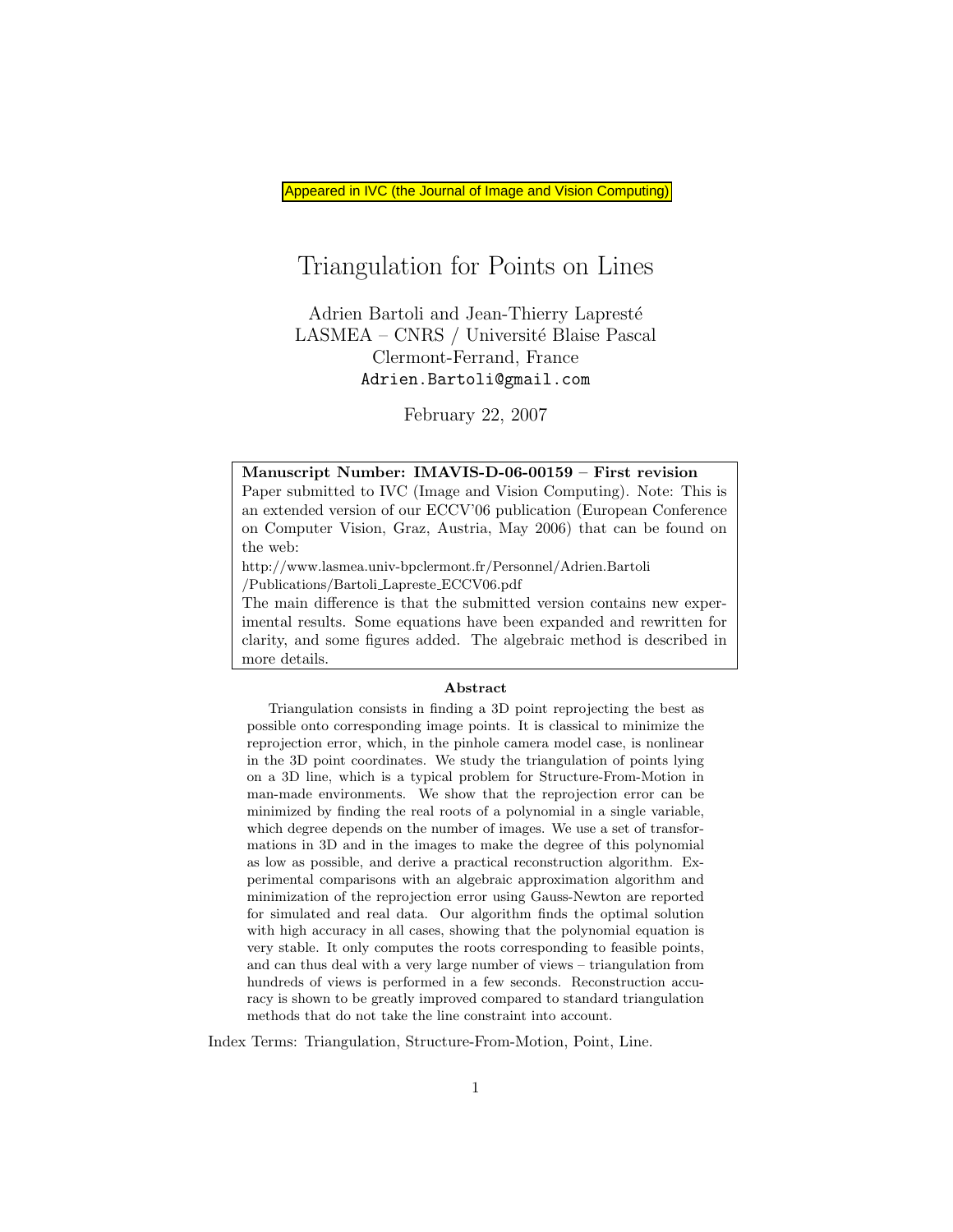# 1 Introduction

Triangulation is one of the main building blocks of Structure-From-Motion algorithms. Given image feature correspondences and camera matrices, it consists in finding the position of the underlying 3D feature, by minimizing some error criterion. This criterion is often chosen as the reprojection error – the Maximum Likelihood criterion for a Gaussian, centred and  $i.i.d.$  noise model on the image point positions - though other criteria are possible [5, 9, 10].

Traditionally, triangulation is carried out by some sub-optimal procedure and is then refined by local optimization, see e.g.  $[7]$ . A drawback of this is that convergence to the optimal solution is not guaranteed. Optimal procedures for triangulating points from two and three views were proposed in [6, 13].

We address the problem of triangulating points lying on a line, that is, given image point correspondences, camera matrices and a 3D line, finding the 3D point lying on the 3D line, such that the reprojection error is minimized.

Our main contribution is to show that the problem can be solved by computing the real roots of a degree- $(3n-2)$  polynomial, where n is the number of views. Extensive experiments on simulated data show that the polynomial is very well balanced since large number of views and large level of noise are handled. The method is valid whatever the calibration level of the cameras is – projective, affine, metric or Euclidean.

One may argue that triangulating points on a line only has a theoretical interest since in practice, triangulating a line from multiple views is done by minimizing the reprojection error over its supporting points which 3D positions are hence reconstructed along with the 3D line. Indeed, most work consider the case where the supporting points do *not* match accross the images, see e.g. [3]. When one identifies correspondences of supporting points accross the images, it is fruitful to incorporate these constraints into the bundle adjustment, as is demonstrated by our experiments. This is typically the case in man-made environments, where one identifies e.g. matching corners at the meet of planar facades or around windows. Bartoli et al. [2] dubbed Pencil-of-Points or 'pop' this type of features. In order to find an initial 3D reconstruction, a natural way is to compute the 3D line by some means (e.g. by ignoring the matching constraints of the supporting points, from 3D primitives such as the intersection of two planes, or from a registered wireframe cad model) and then to triangulate the supporting point correspondences using point on line triangulation. The result can then be plugged into a bundle adjustment incorporating the constraints.

We review some related work in §2. Our triangulation method is derived in §3. A linear least squares method minimizing an algebraic distance is provided in §4. Gauss-Newton refinement is summarized in §5. Experimental results are reported in §6 and our conclusions in §7.

Notation. Vectors are written using bold fonts, e.g. q, and matrices using sans-serif fonts, e.g. P. Almost everything is homogeneous, i.e. defined up to scale. Equality up to scale is denoted ∼. The inhomogenous part of a vector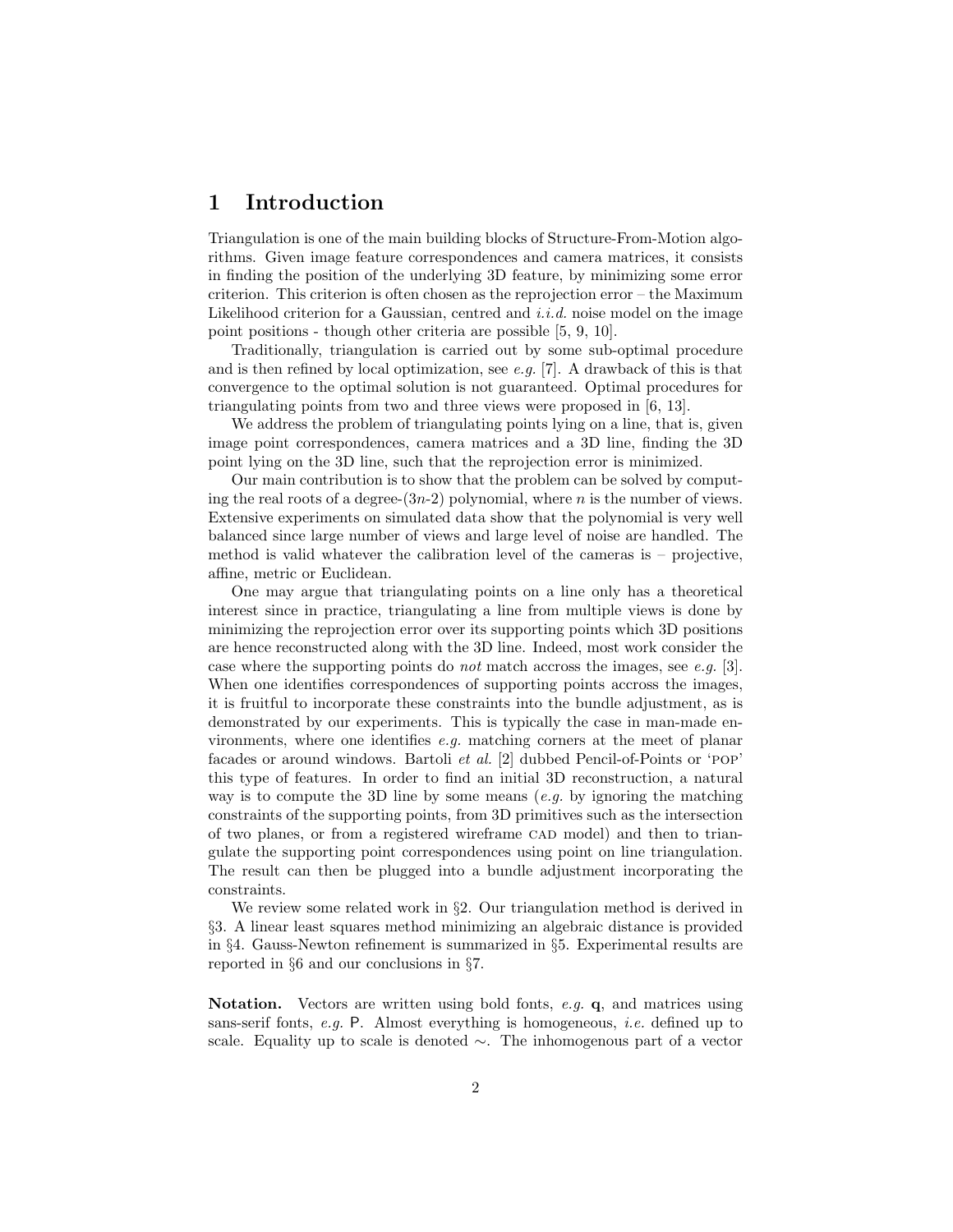is denoted using a bar,  $e.g. \mathbf{q}^{\mathsf{T}} \sim (\mathbf{\bar{q}}^{\mathsf{T}} \; 1)$  where  $\mathsf{F}$  is transposition. Index  $i =$  $1, \ldots, n$ , and sometime j are used for the images. The point in the *i*-th image is  $\mathbf{q}_i$ . Its elements are  $\mathbf{q}_i^{\mathsf{T}} \sim (q_{i,1} \ q_{i,2} \ 1)$ . The 3D line joining points  $\mathbf{M}$  and  $\mathbf{N}$ is denoted  $(M, N)$ . The  $\mathcal{L}_2$ -norm of a vector is denoted as in  $||\mathbf{x}||^2 = \mathbf{x}^\mathsf{T} \mathbf{x}$ . The Euclidean distance measure  $d_e$  is defined by:

$$
d_e^2(\mathbf{x}, \mathbf{y}) = \left\| \frac{\mathbf{x}}{x_3} - \frac{\mathbf{y}}{y_3} \right\|^2 = \left( \frac{x_1}{x_3} - \frac{y_1}{y_3} \right)^2 + \left( \frac{x_2}{x_3} - \frac{y_2}{y_3} \right)^2.
$$
 (1)

### 2 Related Work

Optimal procedures for triangulating points in 3D space, and points lying on a plane were previously studied, as summarized in table 1. Hartley and Sturm [6] showed that triangulating points in 3D space from two views, in other words finding a pair of points satisfying the epipolar geometry and lying as close as possible to the measured points, can be solved by finding the real roots of a degree-6 polynomial. The optimal solution is then selected by straightforward evaluation of the reprojection error. Stewénius et al. [13] extended the method to three views. The optimal solution is one of the real roots of a system of 3 degree-6 polynomials in the 3 coordinates of the point. Chum et al. [4] show that triangulating points lying on a plane, in other words finding a pair of points satisfying an homography and lying as close as possible to the measured points, can be solved by finding the real roots of a degree-8 polynomial.

| Type of triangulation | Number of views  | Polynomial system |        |           | Reference         |
|-----------------------|------------------|-------------------|--------|-----------|-------------------|
|                       |                  | Number            | Degree | Variables |                   |
| Point in 3D space     | ≘                |                   |        |           | $\lceil 6 \rceil$ |
|                       | 7                | Ő                 | 6/6/6  | 7         | 13                |
| Point on plane        | റ                |                   |        |           |                   |
| Point on line         |                  |                   |        |           |                   |
|                       |                  |                   |        |           |                   |
|                       |                  |                   |        |           | This paper        |
|                       |                  |                   | 10     |           |                   |
|                       | $\boldsymbol{n}$ |                   | $3n-2$ |           |                   |

Table 1: Different types of triangulation and methods minimizing the  $\mathcal{L}_2$ -norm reprojection error. The number of polynomials to be solved, their degrees and the number of variables is given in the column 'Polynomial system'.

Error functions different from the reprojection error were considered in the literature. The directional error in two views is proposed in [10], along with a triangulation method for calibrated cameras. The  $\mathcal{L}_{\infty}$ -norm is considered in [5, 9], instead of the usual  $\mathcal{L}_2$ -norm. A triangulation method for two views is given in  $[9]$ , while it is shown in  $[5]$  that the *n*-view case can be cast as a convex optimization problem.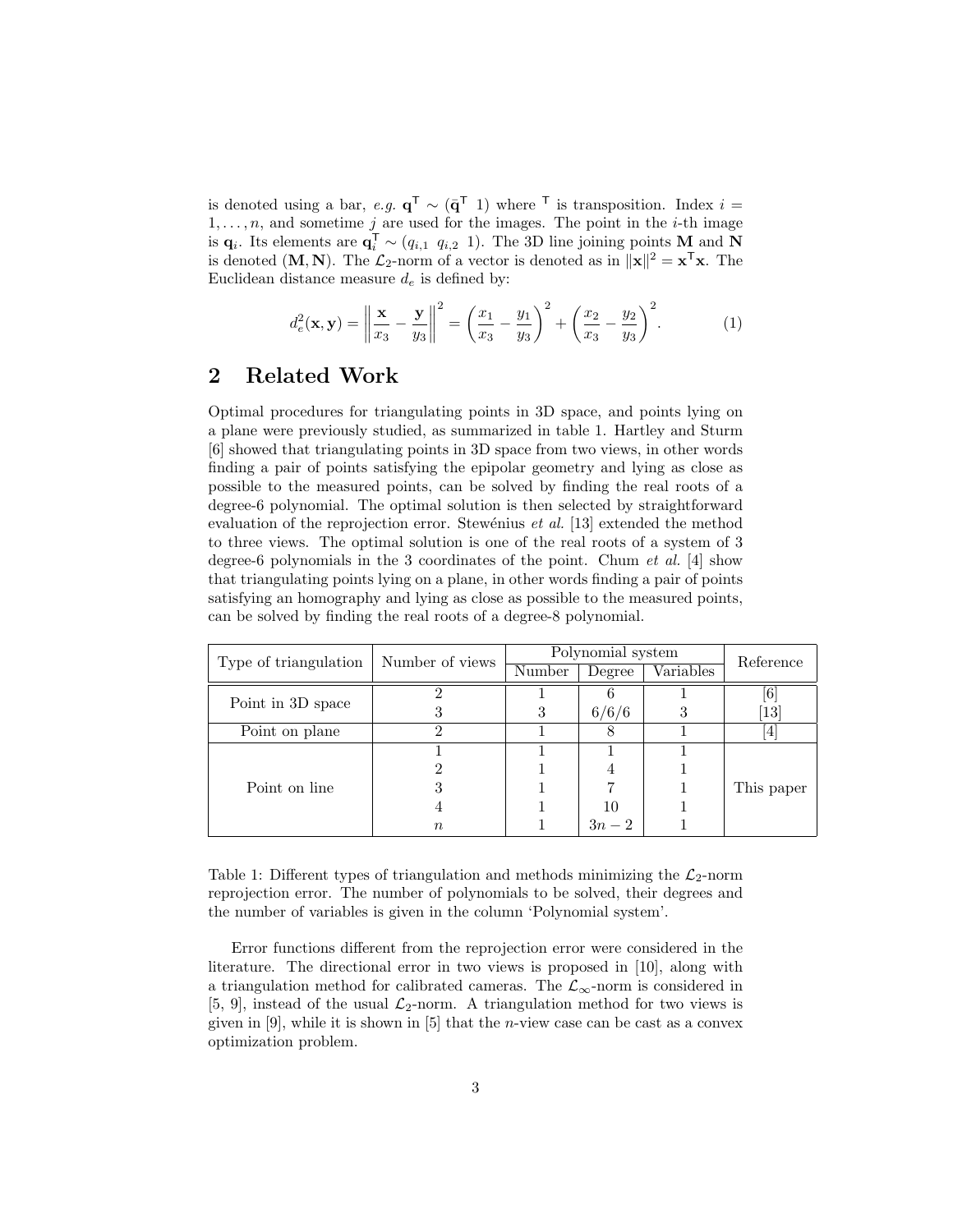# 3 Minimizing the Reprojection Error

We derive our optimal triangulation algorithm for point on line, dubbed 'POLY'.

### 3.1 Problem Statement and Parameterization

We want to compute a 3D point  $Q$ , lying on a 3D line  $(M, N)$ , represented by two 3D points **M** and **N**. The  $(3 \times 4)$  perspective camera matrices are denoted  $P_i$  with  $i = 1, \ldots, n$  the image index. The problem is to find the point  $\hat{Q}$  such that:

$$
\hat{\mathbf{Q}} \quad \sim \quad \arg\min_{\mathbf{Q} \in (\mathbf{M}, \mathbf{N})} C_n^2(\mathbf{Q}),
$$

where  $\mathcal{C}_n$  is the *n*-view *reprojection error*:

$$
\mathcal{C}_n^2(\mathbf{Q}) = \sum_{i=1}^n d_e^2(\mathbf{q}_i, \mathsf{P}_i \mathbf{Q}). \tag{2}
$$

We parameterize the point  $\mathbf{Q} \in (\mathbf{M}, \mathbf{N})$  using a single parameter  $\lambda \in \mathbb{R}$  as:

$$
\mathbf{Q} \sim \lambda \mathbf{M} + (1 - \lambda)\mathbf{N} \sim \lambda (\mathbf{M} - \mathbf{N}) + \mathbf{N}.
$$
 (3)

Introducing this parameterization into the reprojection error (2) yields:

$$
\mathcal{C}_n^2(\lambda) = \sum_{i=1}^n d_e^2(\mathbf{q}_i, \mathsf{P}_i(\lambda(\mathbf{M} - \mathbf{N}) + \mathbf{N})).
$$

Defining  $\mathbf{b}_i = P_i(\mathbf{M} - \mathbf{N})$  and  $\mathbf{d}_i = P_i\mathbf{N}$ , we get:

$$
\mathcal{C}_n^2(\lambda) = \sum_{i=1}^n d_e^2(\mathbf{q}_i, \lambda \mathbf{b}_i + \mathbf{d}_i).
$$
 (4)

Note that a similar parameterization can be derived by considering the interimage homographies induced by the 3D line [12]. The main motivation to reducing the number of parameters with parameterization (3) instead of using, e.g. a Lagrange multiplier for the point on line constraint, is that it allows us to find the global minimum of the reprojection error through a simple polynomial formulation.

### 3.2 Simplification

We simplify the expression (4) of the reprojection error by changing the 3D coordinate frame and the image coordinate frames. This is intended to lower the degree of the polynomial equation that will ultimately have to be solved. Since the reprojection error is based on Euclidean distances measured in the images, only rigid image transformations are allowed to keep invariant the error function, while full projective homographies can be used in 3D. We thus setup a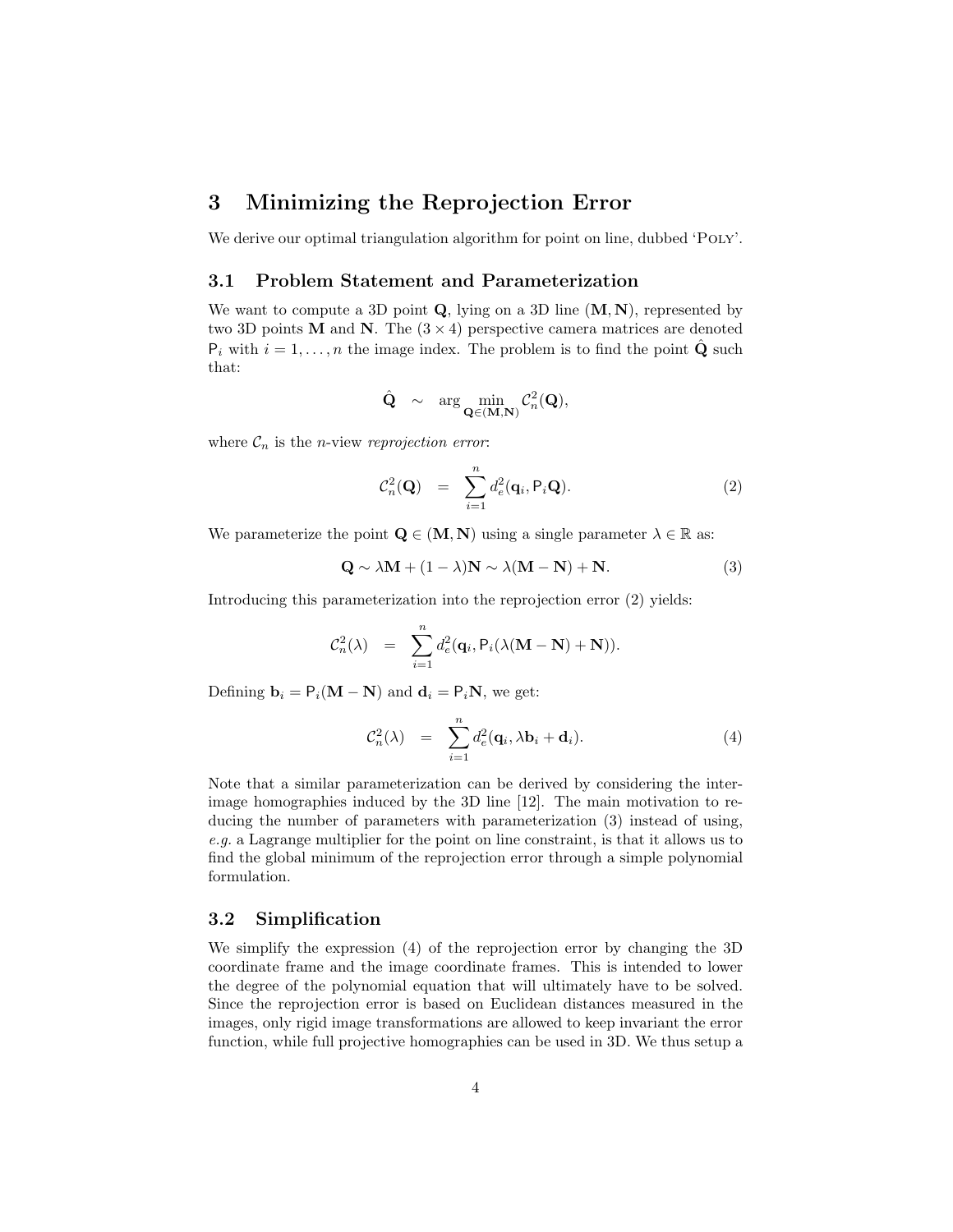standard canonical 3D coordinate frame, see e.g. [8], such that the first camera matrix becomes  $P_1 \sim (I \ 0)$ . Note that using a projective basis does not harm Euclidean triangulation since the normalization is undone once the point is triangulated. The canonical basis is setup by the following simple operations:

$$
\mathsf{H} \leftarrow \begin{pmatrix} \mathsf{P}_1 & \\ 0 & 0 & 0 & 1 \end{pmatrix} \qquad \mathsf{P}_i \leftarrow \mathsf{P}_i \mathsf{H}^{-1} \qquad \mathbf{M} \leftarrow \mathsf{H} \mathbf{M} \qquad \mathbf{N} \leftarrow \mathsf{H} \mathbf{N}.
$$

Within this coordinate frame, we can write  $M^T = (• • 1 •)$  and  $N^T = (• •$ 1 •) without loss of generality, as pointed out in [7, §A6], from which we get:

$$
\mathbf{b}_1 = \mathbf{P}_1(\mathbf{M} - \mathbf{N}) = (b_{1,1} \ b_{1,2} \ 0)^{\mathsf{T}}
$$
  

$$
\mathbf{d}_1 = \mathbf{P}_1 \mathbf{N} = (d_{1,1} \ d_{1,2} \ 1)^{\mathsf{T}}.
$$

We then apply a rigid transformation  $\mathsf{T}_i$  in each image defined such that  $\mathsf{T}_i \mathbf{b}_i$ lies on the y-axis and such that  $T_i \mathbf{d}_i = T_i P_i \mathbf{N}$  lies at the origin. This requires that point  $N$  does not project at infinity in any of the images. We ensure this by constraining  $N$  to project as close as possible to one of the image points<sup>1</sup>, say **q**<sub>1</sub>. The reprojection error (4) for the first view is  $C_1^2(\lambda) = d_e^2(\mathbf{q}_1, \lambda \mathbf{b}_1 + \mathbf{d}_1) =$  $\|\lambda \bar{\mathbf{b}}_1 + \bar{\mathbf{d}}_1 - \bar{\mathbf{q}}_1\|^2$ . We compute  $\lambda$  as the solution of  $\frac{\partial \mathcal{C}_1^2}{\partial \lambda} = 0$ , which gives, after some minor calculations,  $\lambda = (\bar{q}_1 - \bar{d}_1)^T \bar{b}_1 / ||\bar{b}_1||^2$ . Substituting in equation (3) yields the following operations:

$$
\mathbf{N} \quad \leftarrow \quad \frac{\left(\mathsf{P}_{1}\mathbf{N}-\mathbf{q}_{1}\right)^{\mathsf{T}}\mathsf{P}_{1}(\mathbf{M}-\mathbf{N})}{\|\mathsf{P}_{1}(\mathbf{M}-\mathbf{N})\|^{2}}(\mathbf{M}-\mathbf{N})+\mathbf{N}.
$$

Obviously, the  $\mathbf{d}_i = \mathsf{P}_i \mathbf{N}$  must be recomputed. These simplications lead to:

$$
\begin{cases}\n\mathbf{b}_1 = (0 \ b_{1,2} \ 0)^T \\
\mathbf{d}_1 = (0 \ 0 \ 1)^T \\
\mathbf{b}_{i>1} = (0 \ b_{i,2} \ b_{i,3})^T \\
\mathbf{d}_{i>1} = (0 \ 0 \ d_{i,3})^T.\n\end{cases}
$$

The rigid transformations  $\mathsf{T}_i$  are quickly derived below. For each image i, we look for  $\mathsf{T}_i$  mapping  $\mathbf{d}_i$  to the origin, and  $\mathbf{b}_i$  to a point on the y-axis. We decompose  $\mathsf{T}_i$  as a rotation around the origin and a translation:

$$
\mathsf{T}_i = \begin{pmatrix} \mathsf{R}_i & \mathbf{0} \\ \mathbf{0}^\mathsf{T} & 1 \end{pmatrix} \begin{pmatrix} \mathsf{I} & -\mathbf{t}_i \\ \mathbf{0}^\mathsf{T} & 1 \end{pmatrix}.
$$

The translation is directly given from  $\mathsf{T}_i \mathbf{d}_i \sim (0 \ 0 \ 1)^{\mathsf{T}}$  as  $\mathbf{t}_i = \bar{\mathbf{d}}_i / d_{i,3}$ . For the rotation, we consider  $\mathsf{T}_i \mathbf{b}_i \sim (0 \bullet \bullet)^{\mathsf{T}}$ , from which, setting  $\mathbf{r}_i = \bar{\mathbf{b}}_i - b_{i,3} \mathbf{t}_i$ , we obtain  $R_i = \begin{pmatrix} r_{i,2} & -r_{i,1} \\ r_{i,1} & r_{i,2} \end{pmatrix}$  $r_{i,1}$   $r_{i,2}$  $\Bigr\rangle$  /  $\| \bar{\mathbf{r}}_i \| .$ 

 $\overline{1\text{Note}}$  that this is equivalent to solving the single view triangulation problem. Point N does not project at infinity in any of the views since both point  $q_1$  and the supporting line have observable correspondences in all images.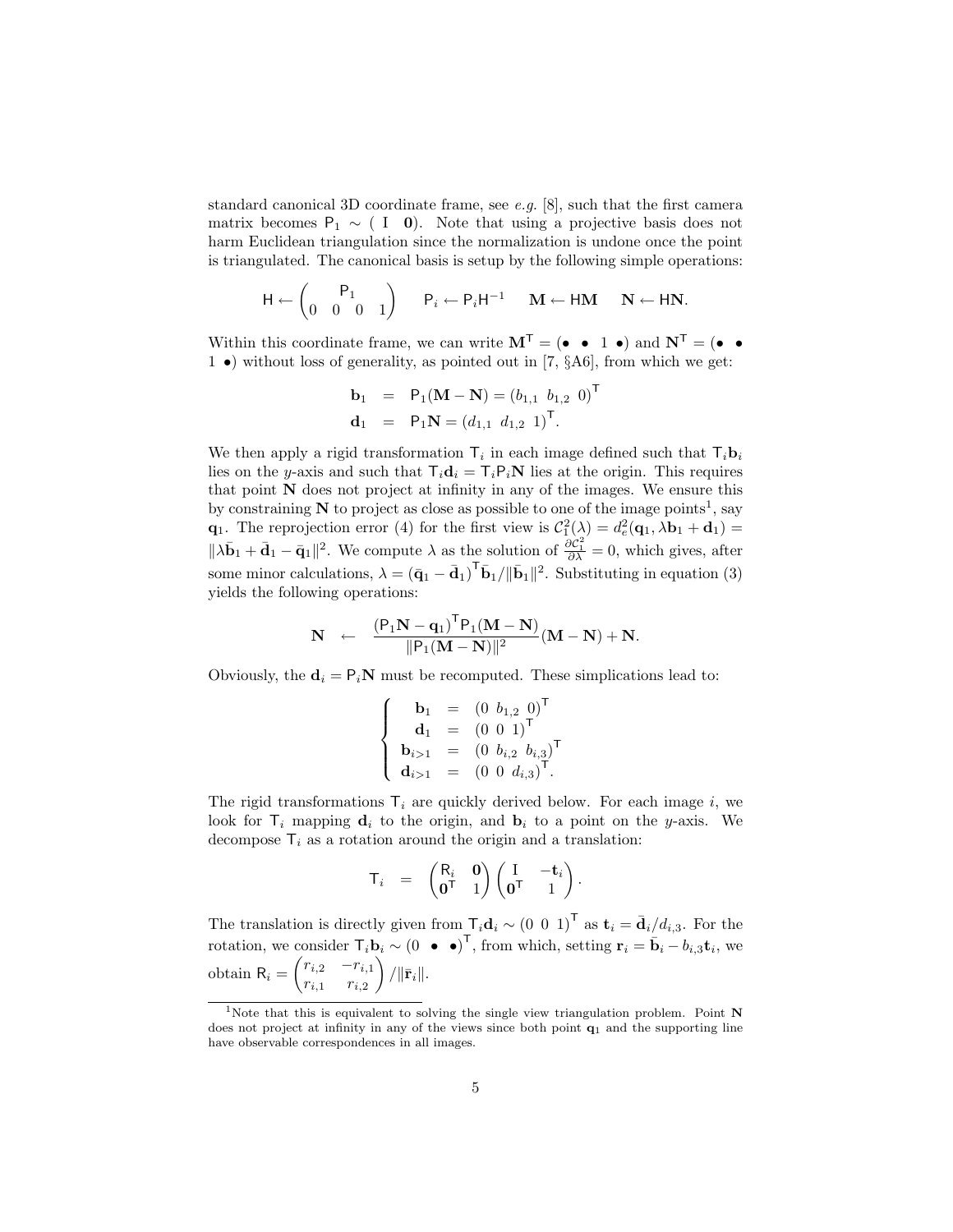This leads to the following expression for the reprojection error (4) where we separated the leading term:

$$
C_n^2(\lambda) = d_e^2(\mathbf{q}_1, \lambda \mathbf{b}_1 + \mathbf{d}_1) + \sum_{i=2}^n d_e^2(\mathbf{q}_i, \lambda \mathbf{b}_i + \mathbf{d}_i)
$$
  
=  $q_{1,1}^2 + (\lambda b_{1,2} - q_{1,2})^2 + \sum_{i=2}^n \left( q_{i,1}^2 + \left( \frac{\lambda b_{i,2}}{\lambda b_{i,3} - d_{i,3}} - q_{i,2} \right)^2 \right).$ 

The constant terms  $q_{1,1}^2$  and  $q_{i,1}^2$  represent the vertical counterparts of the point to line distance in the images. This means that only the errors along the lines are to be minimized.

#### **OBJECTIVE**

Given a point correspondence  $\mathbf{q}_i$  over  $n \geq 1$  views  $(i = 1, ..., n)$ , a 3D line  $(\mathbf{M}, \mathbf{N})$  and camera matrices  $P_i$ , compute the 3D point  $\hat{Q}$  lying on  $(M, N)$  such that the reprojection error e in all images is minimized.

#### **ALGORITHM**

• Canonical 3D coordinate frame. Express the 3D line and the cameras in a canonical 3D coordinate frame:

$$
\mathsf{H} \leftarrow \begin{pmatrix} \mathsf{P}_1 & \\ 0 & 0 & 0 & 1 \end{pmatrix} \quad \mathsf{P}_i \leftarrow \mathsf{P}_i \mathsf{H}^{-1} \quad \mathsf{M} \leftarrow \mathsf{H} \mathsf{M} \quad \mathsf{N} \leftarrow \mathsf{H} \mathsf{N}
$$

Normalize the homogeneous coordinates:  $\mathbf{M} \leftarrow \mathbf{M}/M_3$  and  $\mathbf{N} \leftarrow \mathbf{N}/N_3$ .

• Line reparameterization. Reparameterize the 3D line by shifting point N such that it projects to a finite point in every views:

$$
\hspace{-10mm} \begin{array}{lll} \displaystyle N & \leftarrow & \displaystyle \frac{\left(P_1N - {\bf q}_1\right)^T P_1(M-N)}{\|P_1(M-N)\|^2} (M-N) + N \end{array}
$$

Project the 3D line onto the images:  $\mathbf{b}_i \leftarrow \mathsf{P}_i(\mathbf{M} - \mathbf{N})$  and  $\mathbf{d}_i \leftarrow \mathsf{P}_i\mathbf{N}$ .

• Rigid image transformations. Align the projected line with the y-axis in each view such that point  ${\bf N}$  projects to the origin:

$$
\mathbf{t}_{i} \leftarrow \bar{\mathbf{d}}_{i}/d_{i,3} \quad \mathbf{r}_{i} \leftarrow \bar{\mathbf{b}}_{i} - b_{i,3}\mathbf{t}_{i} \quad \mathbf{R}_{i} \leftarrow \begin{pmatrix} r_{i,2} & -r_{i,1} \\ r_{i,1} & r_{i,2} \end{pmatrix} / \|\bar{\mathbf{r}}_{i}\| \quad \mathbf{T}_{i} \leftarrow \begin{pmatrix} \mathbf{R}_{i} & -\mathbf{R}_{i}\mathbf{t}_{i} \\ \mathbf{0}^{\mathsf{T}} & 1 \end{pmatrix}
$$

$$
\mathbf{d}_{i} \leftarrow \mathbf{T}_{i}\mathbf{d}_{i} \quad \mathbf{b}_{i} \leftarrow \mathbf{T}_{i}\mathbf{b}_{i} \quad \mathbf{P}_{i} \leftarrow \mathbf{T}_{i}\mathbf{P}_{i} \quad \mathbf{q}_{i} \leftarrow \mathbf{T}_{i}\mathbf{q}_{i}
$$

- Solving. See §3.3 for how to find the real roots  $\lambda_k$  of the polynomial  $\tilde{\mathcal{D}}(\lambda)$  given by equation (5). Select the root  $\hat{\lambda}$  for which the reprojection error is minimized:  $\hat{\lambda}$  =  $\arg\min_k \mathcal{C}_n^2(\lambda_k)$ .
- Finishing. Compute the mean reprojection error  $e = \sqrt{\frac{1}{n}C_n^2(\hat{\lambda})}$  and recover the 3D point in the original coordinate frame:  $\hat{\mathbf{Q}} \sim \mathbf{H}^{-1} \left( \hat{\lambda} \mathbf{M} + \left( 1 - \hat{\lambda} \right) \mathbf{N} \right)$ .

Table 2: The proposed point on line triangulation algorithm 'POLY'.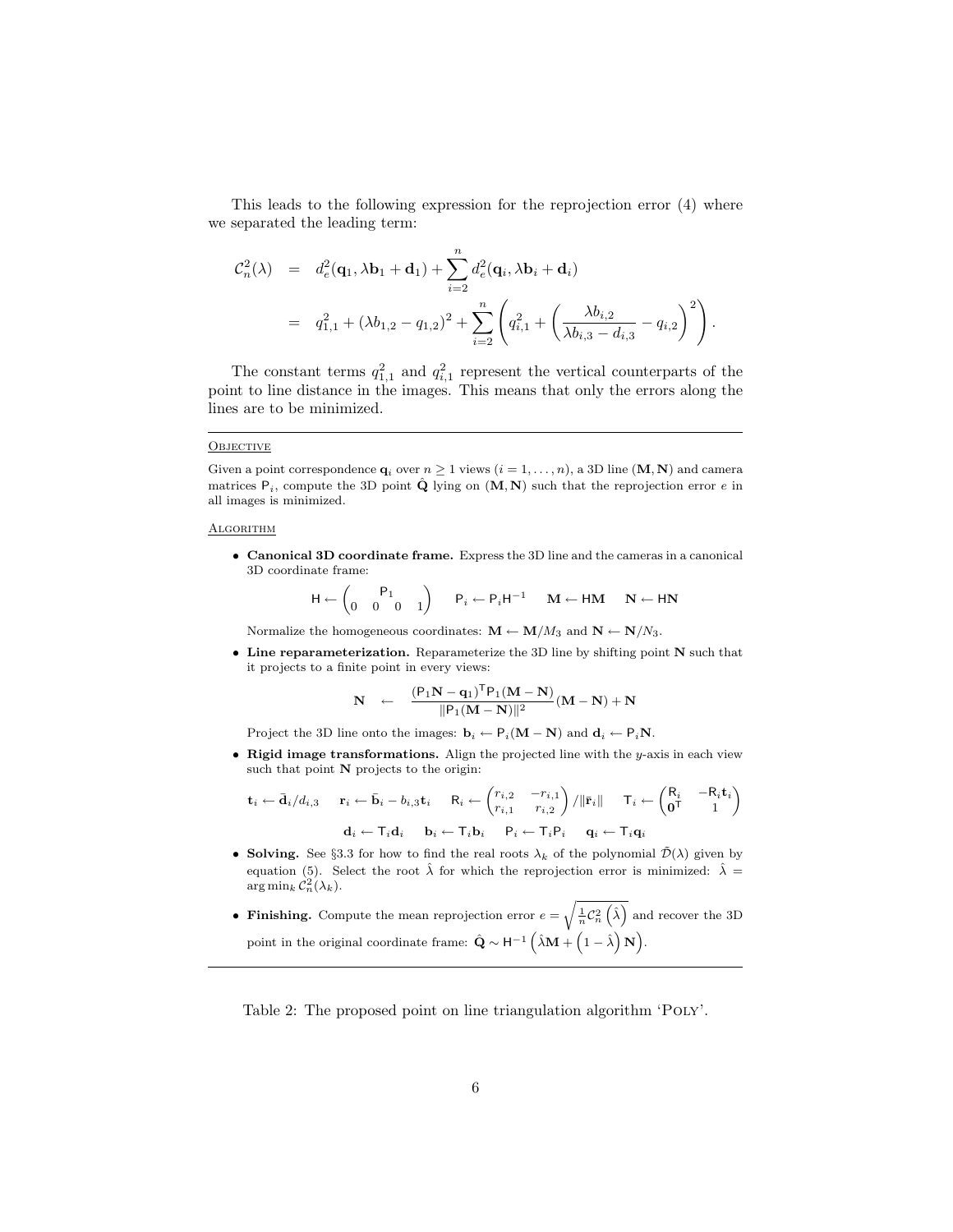### 3.3 Solving the Polynomial Equation

Looking for the minima of the reprojection error  $\mathcal{C}_n^2$  is equivalent to finding the roots of its derivative, *i.e.* solving  $\frac{\partial \mathcal{C}_n^2}{\partial \lambda} = 0$ . Define  $\mathcal{D}_n = \frac{1}{2} \frac{\partial \mathcal{C}^2}{\partial \lambda}$ :

$$
\mathcal{D}_n(\lambda) = (\lambda b_{1,2} - q_{1,2})b_{1,2} + \sum_{i=2}^n \left(\frac{\lambda b_{i,2}}{\lambda b_{i,3} + d_{i,3}} - q_{i,2}\right) \left(\frac{b_{i,2}d_{i,3}}{(\lambda b_{i,3} + d_{i,3})^2}\right)
$$

.

This is a nonlinear function. Directly solving  $\mathcal{D}_n(\lambda) = 0$  is therefore very difficult in general. We thus define  $\mathcal{D}_n(\lambda) = \mathcal{D}_n(\lambda)\mathcal{K}_n(\lambda)$ , where we choose  $\mathcal{K}_n$  in order to cancel out the denominators including  $\lambda$  in  $\mathcal{D}_n$ . Finding the zeros of  $\tilde{\mathcal{D}}_n$ is thus equivalent to finding the zeros of  $\mathcal{D}_n$ . Inspecting the expression of  $\mathcal{D}_n$ reveals that  $\mathcal{K}_n(\lambda) = \prod_{i=2}^n (\lambda b_{i,3} + d_{i,3})^3$  does the trick:

$$
\tilde{\mathcal{D}}_n(\lambda) = (\lambda b_{1,2} - q_{1,2})b_{1,2} \prod_{i=2}^n (\lambda b_{i,3} + d_{i,3})^3 \n+ \sum_{i=2}^n \left( b_{i,2} d_{i,3} (\lambda b_{i,2} - q_{i,2} (\lambda b_{i,3} + d_{i,3})) \prod_{j=2, j \neq i}^n (\lambda b_{j,3} + d_{j,3})^3 \right).
$$
\n(5)

As expected,  $\tilde{\mathcal{D}}_n$  is a polynomial function, whose degree depends on the number of images n. We observe that cancelling the denominator out for the contribution of each  $(i > 1)$ -image requires to multiply  $\mathcal{D}_n$  by a cubic, namely  $(\lambda b_{i,3} + d_{i,3})^3$ . Since the polynomial required for image  $i = 1$  is linear, the degree of the polynomial to solve is  $3(n-1) + 1 = 3n - 2$ .

Given the real roots  $\lambda_k$  of  $\tilde{\mathcal{D}}_n(\lambda)$ , that we compute as detailed below for different number of images, we simply select the one for which the reprojection error is minimized, *i.e.*  $\hat{\lambda} = \arg \min_k C_n^2(\lambda_k)$ , substitute it in equation (3) and transfer the recovered point back to the original coordinate frame:

$$
\hat{\mathbf{Q}} \sim \mathsf{H}^{-1}\left(\hat{\lambda}\mathbf{M} + \left(1 - \hat{\lambda}\right)\mathbf{N}\right).
$$

A single image. For  $n = 1$  image, the point is triangulated by projecting its image onto the image projection of the line. The intersection of the associated viewing ray with the 3D line gives the 3D point. In our framework, equation (5) is indeed linear in  $\lambda$  for  $n = 1$ :

$$
\tilde{\mathcal{D}}_1(\lambda) = (\lambda b_{1,2} - q_{1,2})b_{1,2} = b_{1,2}^2 \lambda - q_{1,2}b_{1,2}.
$$

A pair of images. For  $n = 2$  images, equation (5) gives:

$$
\tilde{\mathcal{D}}_2(\lambda) = (\lambda b_{1,2} - q_{1,2})b_{1,2}(\lambda b_{2,3} + d_{2,3})^3 + b_{2,2}d_{2,3}(\lambda b_{2,2} - q_{2,2}(\lambda b_{2,3} + d_{2,3})),
$$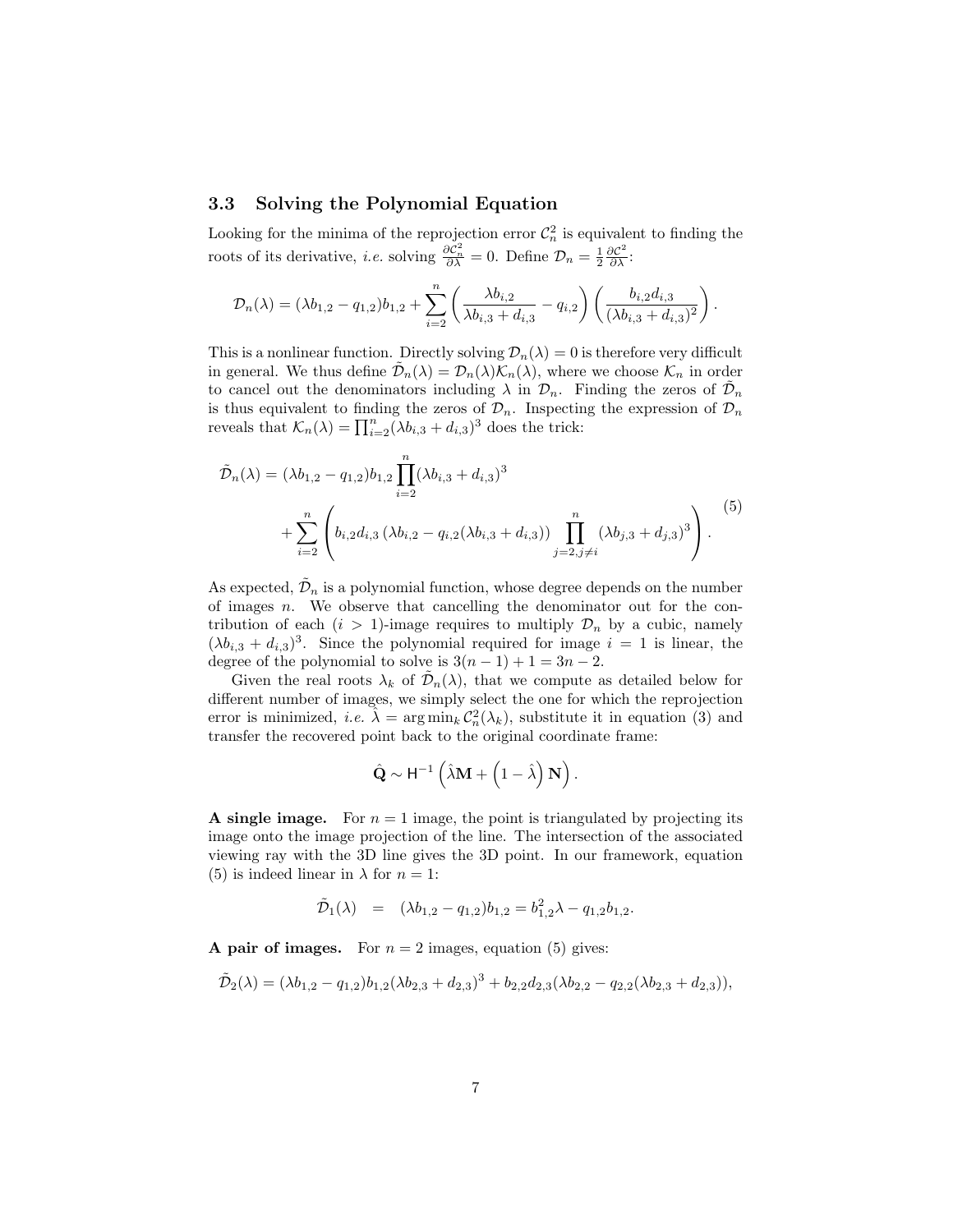which is a quartic in  $\lambda$  that can be solved in closed-form using Cardano's formulas:  $\tilde{\mathcal{D}}_2(\lambda) \sim \sum_{d=1}^4 c_d \lambda^d$ , with:

$$
\left\{\begin{array}{lll} c_0&=&-q_{2,2}d_{2,3}^2b_{2,2}-b_{1,2}q_{1,2}d_{2,3}^3\\ c_1&=&d_{2,3}(b_{2,2}^2-3b_{1,2}q_{1,2}b_{2,3}d_{2,3}+b_{1,2}^2d_{2,3}^2-q_{2,2}b_{2,3}b_{2,2})\\ c_2&=&3b_{1,2}b_{2,3}d_{2,3}(b_{1,2}d_{2,3}-q_{1,2}b_{2,3})\\ c_3&=&b_{1,2}b_{2,3}^2(3b_{1,2}d_{2,3}-q_{1,2}b_{2,3})\\ c_4&=&b_{1,2}^2b_{2,3}^3. \end{array}\right.
$$

**Multiple images.** Solving the  $n \geq 3$  view case is done in two steps. The first step is to compute the coefficients  $c_j$ ,  $j = 0, \ldots, 3n-2$  of a polynomial. The second step is to compute its real roots. Computing the coefficients in closedform from equation (5), as is done above for the single- and the two-view cases, lead to very large, awkward formulas, which may lead to roundoff errors. We thus perform a numerical computation, while reparameterizing the polynomial, as described below.

A standard root-finding technique is to compute the eigenvalues of the  $((3n 2 \times (3n-2)$  companion matrix of the polynomial, see e.g. [1]. Computing all the roots ensures the optimal solution to be found. This can be done if the number of images is not too large, i.e. lower than 100, and if computation time is not an issue. However, for large numbers of images, or if real-time computation must be achieved, it is not possible to compute and try all roots. In that case, we propose to compute only the roots corresponding to feasible points.

Let  $\lambda_0$  be an approximation of the sought-after root. For example, one can take the result of the algebraic method of  $\S 4$ , or even  $\lambda_0 = 0$  since our parameterization takes the sought-after root very close to 0. Obviously, we could launch an iterative root-finding procedure such as Newton-Raphson from  $\lambda_0$  but this would not guarantee that the optimal solution is found.

One solution to efficiently compute only the feasible roots is to reparameterize the polynomial such that those lie close to 0, and use an iterative algorithm for computing the eigenvalues of the companion matrix on turn. For example, Arnoldi or Lanczos' methods, compute the eigenvalues with increasing magnitude starting from the smallest one. Let  $\lambda_c$  be the last computed eigenvalue, and  $\mathbf{Q}_1$  and  $\mathbf{Q}_2$  the reconstructed points corresponding to  $\lambda_c$  and  $-\lambda_c$ . If both  $\mathbf{Q}_1$  and  $\mathbf{Q}_2$  reproject outside the images, the computation is stopped. Indeed, the next root that would be computed would have greater magnitude than  $\lambda_c$ , and would obviously lead to a point reprojecting further away than the previous one outside the images.

The reparameterization is done by computing a polynomial  $\mathcal{P}_n(\lambda) = \tilde{\mathcal{D}}_n(\lambda + \lambda)$  $\lambda_0$ ). A simple way to achieve this reparameterization is to estimate the coefficients  $c_j$ ,  $j = 1, \ldots, 3n-1$ , of  $\mathcal{P}_n$ , as follows. We evaluate  $z \geq 3n-1$  values  $v_k = \tilde{\mathcal{D}}_n(\lambda_k + \lambda_0)$  from equation (5) for  $\lambda_k \in [-\delta, \delta]$ , and solve the associated Vandermonde system:

$$
\sum_{j=0}^{3n-2} c_j \lambda_k^j = v_k \quad \text{for } k = 1, \dots, z.
$$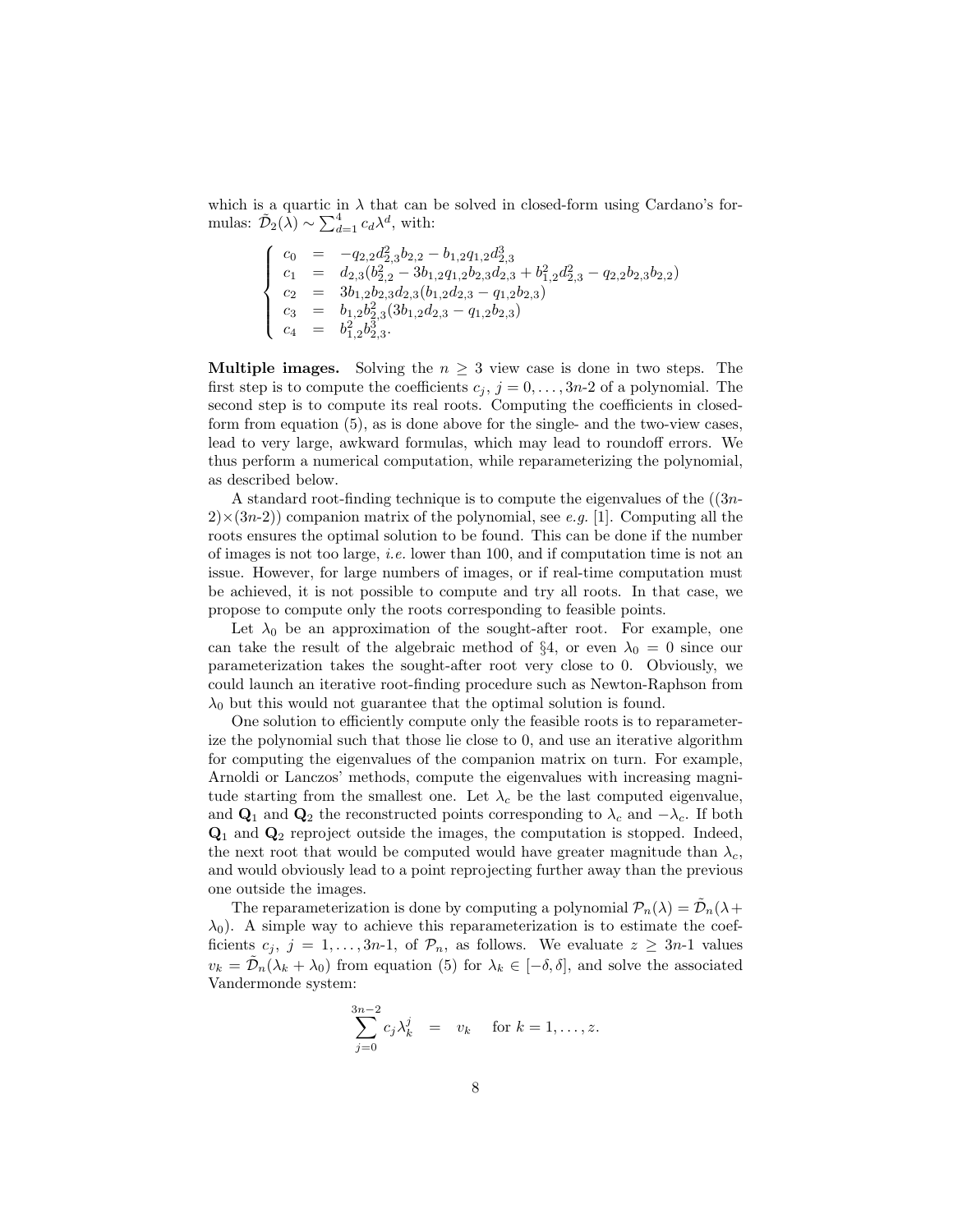We typically use  $z = 10(3n-1)$ . The parameter  $\delta \in \mathbb{R}^{*+}$  reflects the size of the sampling interval around  $\lambda_0$ . We noticed that this parameter does not influence the results, and typically chose  $\delta = 1$ . Obviously, in theory, using  $z = 3n-1$ , *i.e.* the minimum number of samples, at distinct points, is equivalent for finding the coefficients. However we experimentally found that using extra samples evenly spread around the expected root  $\lambda_0$  has the benefit of 'averaging' the roundoff error, and stabilizes the computation.

One could argue that with this method for estimating the coefficients, the simplifying transformations of §3.2 are not necessary. A short calculation shows that this is partly true since if the canonical 3D projective basis were not used along with the normalization of the third entries of  $M$  and  $N$  to unity, then the degree of the polynomial would be  $3n$  instead of  $3n-2$ . While this makes little difference for large  $n$ , this is important  $e.g.$  for finding a closed-form solution in the two-view case. Such low  $n$  cases are likely to be embedded in RANSAC schemes, making triangulation time critical.

# 4 An Algebraic Criterion

We give a linear algorithm, dubbed 'ALGEBRAIC', based on approximating the reprojection error (2) by replacing the Euclidean distance measure  $d_e$  by the algebraic distance measure  $d_a$  defined by  $d_a^2(\mathbf{x}, \mathbf{y}) = \mathsf{S}[\mathbf{x}] \times \mathbf{y}$  with  $\mathsf{S} = \begin{pmatrix} 1 & 0 & 0 \\ 0 & 1 & 0 \end{pmatrix}$ , and:

$$
d_a^2(\mathbf{x}, \mathbf{y}) = \mathsf{S}[\mathbf{x}] \times \mathbf{y} \quad \text{with} \quad \mathsf{S}_{(2 \times 3)} = \begin{pmatrix} 1 & 0 & 0 \\ 0 & 1 & 0 \end{pmatrix},
$$

where  $[\mathbf{x}]_{\times}$  is the  $(3 \times 3)$  skew-symmetric matrix associated to cross-product, *i.e.*  $[\mathbf{x}]_{\times} \mathbf{y} = \mathbf{x} \times \mathbf{y}$ . This gives an algebraic error function:

$$
\mathcal{E}_n^2(\lambda) = \sum_{i=1}^n d_a^2(\lambda \mathbf{b}_i + \mathbf{d}_i, \mathbf{q}_i) = \sum_{i=1}^n \|\lambda \mathbf{S}[\mathbf{q}_i]_{\times} \mathbf{b}_i + \mathbf{S}[\mathbf{q}_i]_{\times} \mathbf{d}_i\|^2,
$$

in matrix form:

$$
\mathcal{E}_n^2(\lambda) = \left\| \left( \mathsf{S}[\mathbf{q}_i]_{\times} \mathbf{b}_i \right)_{(2n \times 1)} \lambda + \left( \mathsf{S}[\mathbf{q}_i]_{\times} \mathbf{d}_i \right)_{(2n \times 1)} \right\|^2.
$$

A closed-form solution is obtained, giving  $\lambda_a$  in the least squares sense:

$$
\lambda_a = -\frac{\sum_{i=1}^n \mathbf{b}_i^{\mathsf{T}}[\mathbf{q}_i] \times \tilde{\mathbf{I}}[\mathbf{q}_i] \times \mathbf{d}_i}{\sum_{i=1}^n \mathbf{b}_i^{\mathsf{T}}[\mathbf{q}_i] \times \tilde{\mathbf{I}}[\mathbf{q}_i] \times \mathbf{b}_i}
$$
 with  $\tilde{\mathbf{I}} \sim \mathsf{S}^{\mathsf{T}}\mathsf{S} \sim \begin{pmatrix} 1 & 0 & 0 \\ 0 & 1 & 0 \\ 0 & 0 & 0 \end{pmatrix}$ .

Algorithms based on algebraic distances are highly conditioned by the image coordinate frame, see e.g. [7]. We experimentally tried the classical normalization used in e.g. the eight-point algorithm in [7], and did not notice any difference with the normalization proposed in §3.2 for the polynomial algorithm.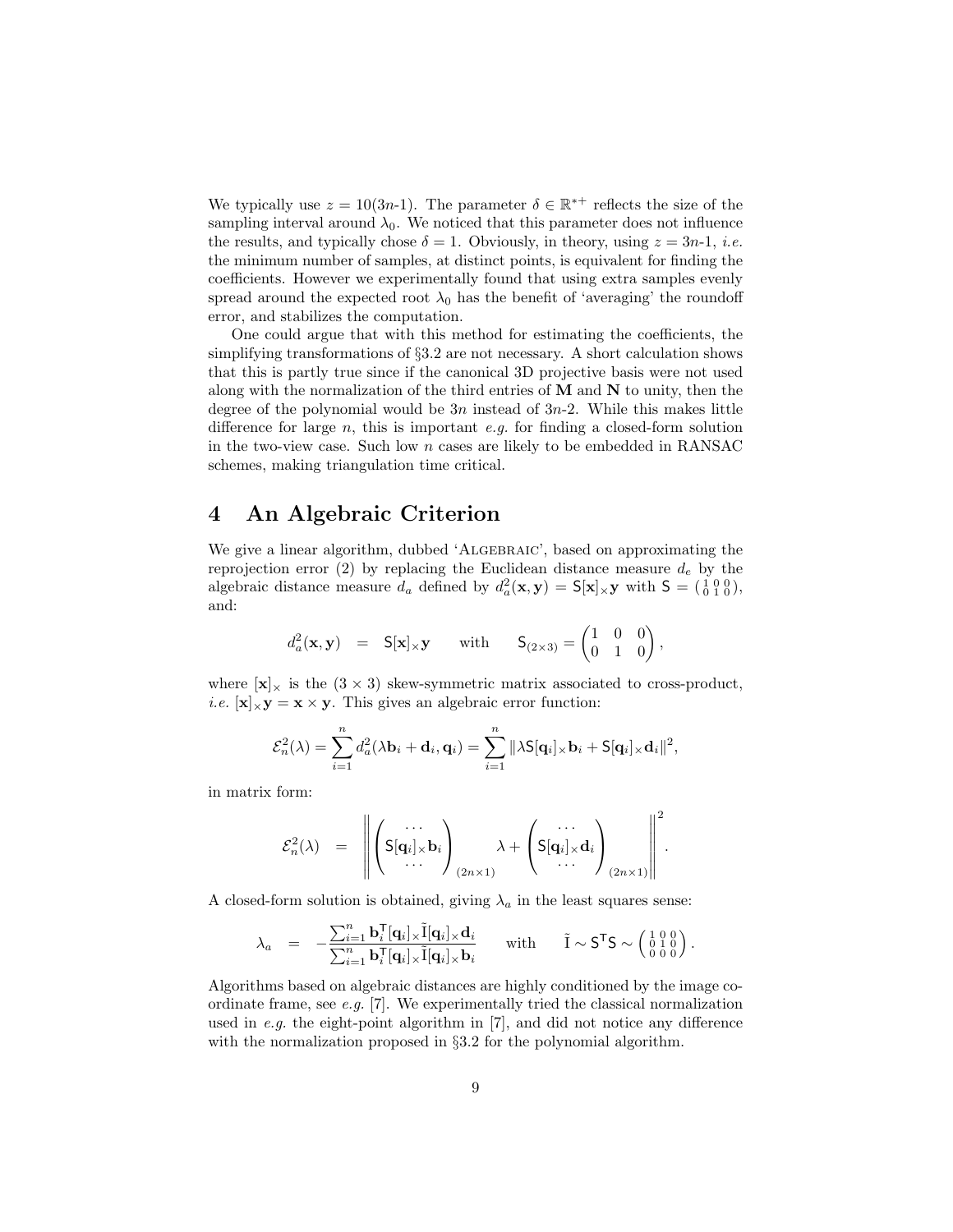### 5 Gauss-Newton Refinement

As is usual for triangulation and bundle adjustment [7], we use the Gauss-Newton algorithm for refining an estimate of  $\lambda$  by minimizing the nonlinear least squares reprojection error (2). The algorithm, that we do not derived in details, is dubbed 'Gauss-Newton'. We use the best solution amongst Poly and ALGEBRAIC as the initial solution.

### 6 Experimental Results

### 6.1 Simulated Data

We simulated a 3D line observed by  $n$  cameras  $P_i$ . In order to simulate realistic data, we reconstructed the 3D line as follows. We projected the line onto the images, and regularly sampled points on it, that were offset orthogonally to the image line with a Gaussian centred noise with variance  $\sigma_l$ . The 3D line was then reconstructed from the noisy points using the Maximum Likelihood triangulation method in [3], which provided<sup>2</sup> M and N. Note that any line triangulation method, see e.g.  $[14]$ , can be used. Finally, a point lying on the true 3D line was projected onto the images, and corrupted with a Gaussian centred noise with variance  $\sigma_p$ , which gave the  $\mathbf{q}_i$ . We varied some parameters of this setup, namely n and  $\sigma_p$ , and the spatial configuration of the cameras, in order to compare the algorithms under different conditions. We compared two cases for the cameras: a stable one, in which they were evenly spread around the 3D line, and an unstable one, in which they were very close to each other. The default parameters of the setup are  $\sigma_l = 0.1$  pixels,  $\sigma_p = 3$  pixels,  $n = 10$ views and stable cameras.

We had two main goals in these experiments. First, we wanted to determine what in practice is the maximum number of views and noise that the proposed triangulation method can deal with, for stable and unstable camera configurations. Second, we wanted to determine to which extent the line constraint improves the accuracy of the reconstructed 3D point, compared to standard unconstrained triangulation. We measured two kinds of error: the reprojection error, quantifying the ability of the methods to fit the measurements, and a 3D error, quantifying the accuracy of the reconstruction.

We compared the three algorithms, described in the paper (POLY,  $\S 3$ ; ALGEbraic, §4 ; Gauss-Newton, §5) and 3DTriangulation, which is a standard Maximum Likelihood triangulation, ignoring the line constraint, e.g. [7].

Figure 1 shows the results for varying noise level on the image points ( $\sigma_p =$  $1, \ldots, 10$  pixels), and figure 2 for varying number of views  $(n = 2, \ldots, 200)$ . Note the logarithmic scaling on the abscissa. General comments can be made about these results:

<sup>&</sup>lt;sup>2</sup>The line triangulation method in  $[3]$  provides the Plücker coordinates of the 3D line. Points M and N are extracted as the two singular vectors associated to the two non-zero singular values of the rank-two Plücker matrix using SVD. Note that the position of  $M$  and N along the line does not change the result.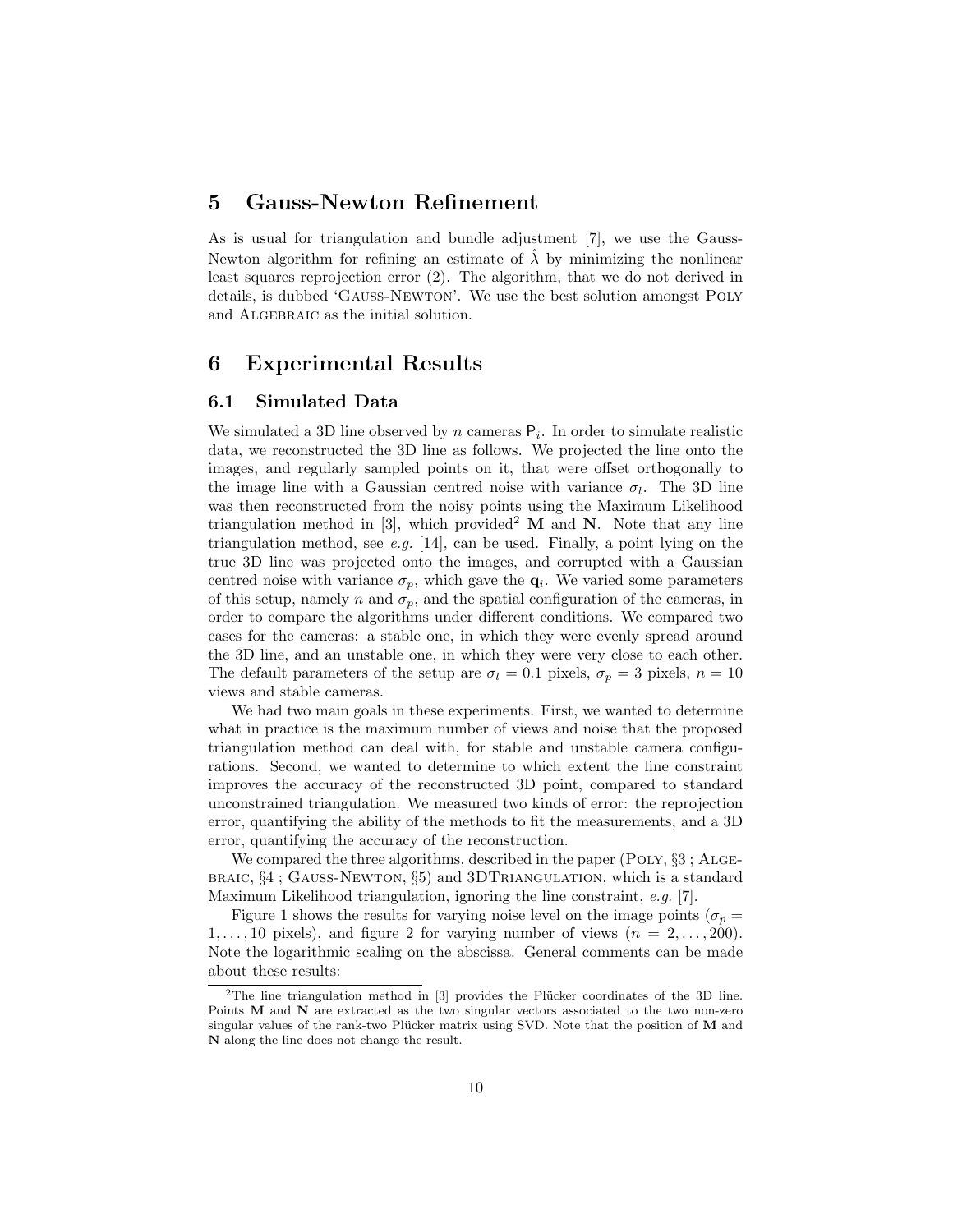

Figure 1: Reprojection error (left) and 3D error (right) versus the level of noise.

- 3DTRIANGULATION always gives the lowest reprojection error.
- ALGEBRAIC always gives the highest reprojection error and 3D error.
- POLY and GAUSS-NEWTON always give the lowest 3D error.

Small differences in the reprojection error may lead to large discrepancies in the 3D error. For example, Poly and Gauss-Newton are undistinguisable on figures 1 (left) and 2 (left), showing the reprojection error, while they can clearly be distinguished on figures 1 (right) and 2 (right), showing the 3D error. This is due to the fact that Gauss-Newton converges when some standard precision is reached on the reprojection error. Increasing the precision may improve the results, but would make convergence slower.

For  $n = 10$  views, figure 1 shows that the accuracy of the 3D reconstruction is clearly better for the optimal methods Poly and Gauss-Newton using the line constraint, compared to 3DTRIANGULATION that does not use this constraint. The difference in 3D accuracy is getting larger as the noise level increases. For a  $\sigma_p = 1$  pixel noise, which is what one can expect in practice, the difference in accuracy is 1 cm, corresponding to 1% of the simulated scene scale. This is an important difference.

However, for  $\sigma_p = 3$  pixels, beyond 20 views, figure 2 (left) shows that the reprojection error for 3DTRIANGULATION and POLY/GAUSS-NEWTON are hardly distinguishable, while we expect from figure 2 (right) the difference in 3D error to be negligible beyond 200 views.

The results presented above concern the stable camera setup. For the unstable case, we obtained slightly lower reprojection errors, which is due to the fact that the 3D model is less constrained, making the observations easier to "explain". However, as was expected, the 3D errors are higher by a factor of around 2. The order of the different methods remains the same as in the stable case. We noticed that incorporating the line constraint improves the accuracy compared to 3DTriangulation to a much higher extent than in the stable case.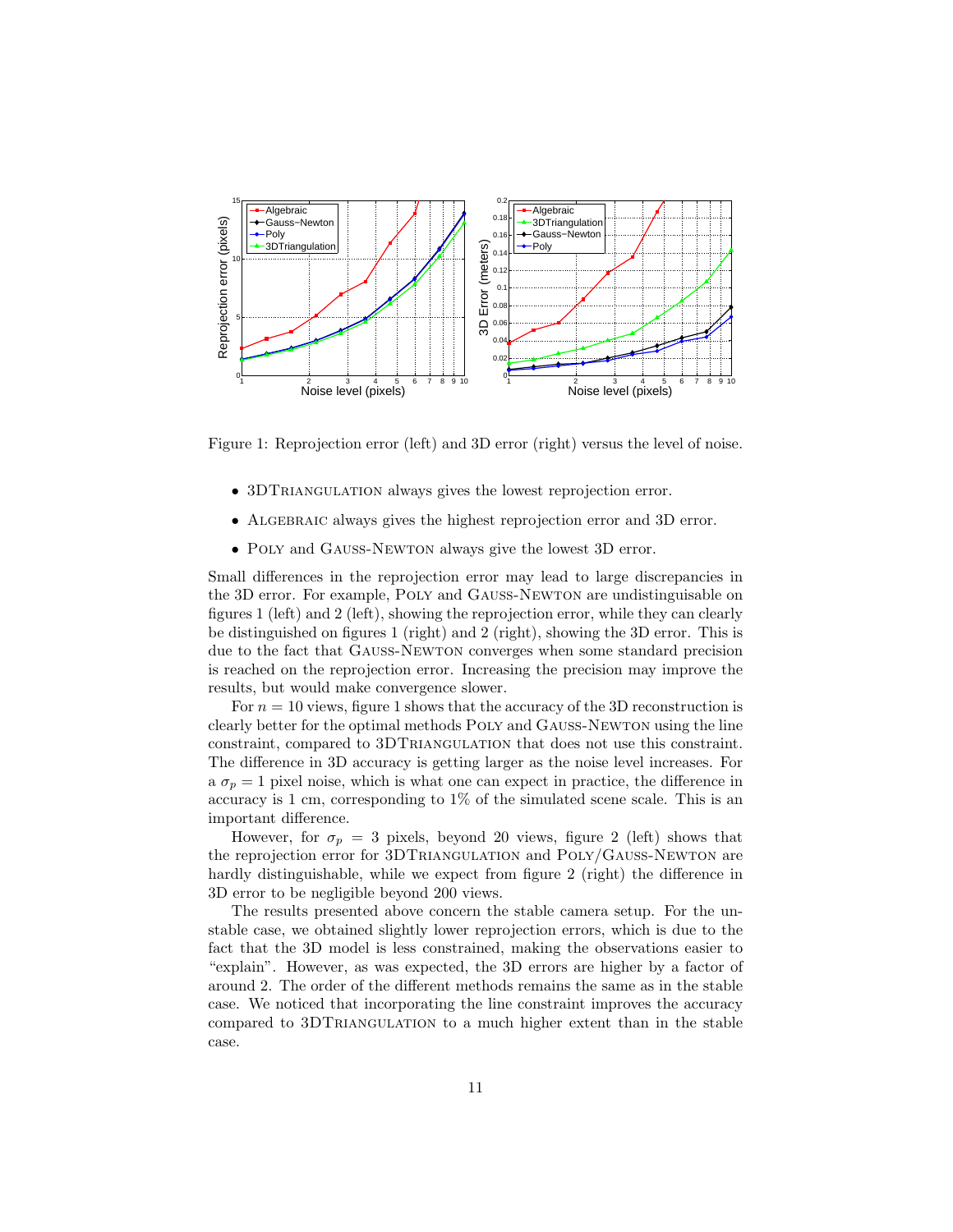

Figure 2: Reprojection error (left) and 3D error (right) versus the number of views.



Figure 3: The two original images of the 'office' sequence, overlaid with 5 matching segments, 10 corresponding end-points (in white), and their epipolar lines (in gray).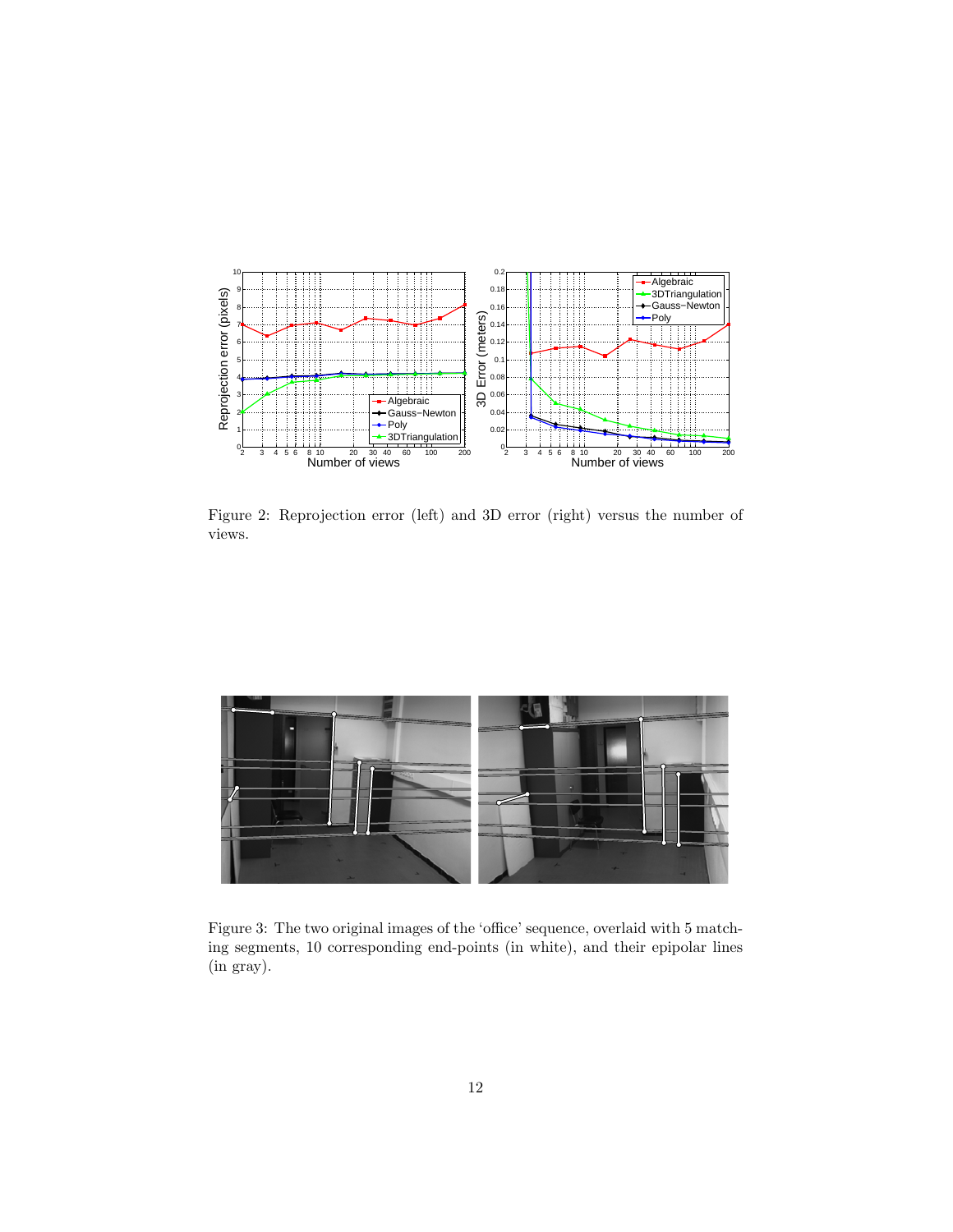### 6.2 Real Data

We tested the four reconstruction algorithms on several real data sets. For three of them, we show results. We used a Canny detector to retrieve salient edgels in the images, and adjusted segments using robust least squares. Finally, we matched the segments by hand between the images, except for the 387 frame 'building' sequence where automatic traking was used. The point on line correspondences were manually given, again besides for the 'building' sequence for which correlation based tracking was used. We reconstructed the 3D lines from the edgels by the Maximum Likelihood method in [3].

The 'office' sequence. This data set consists of two images of an indoor scene, shown overlaid with 5 input segments and 10 input points on figure 3. A standard nonlinear least squares algorithm was used to recover the fundamental matrix, from which we extracted a pair of uncalibrated projection matrices. Note that for two views, line triangulation is an exact process. The end-points of matching segments correspond to the same physical point. We thus use them as input to our algorithms. A calibration grid was used to get the radial distortion parameters, that was corrected.



Figure 4: Close up on some reprojected features, around the two end-points for the segment in the left hand corner of figure 3 (left) and in the right most part (right). The epipolar lines are shown in gray, and the segments in white, with their end-points plotted with squares. The diamonds are the points predicted from method ALGEBRAIC, and the circles from methods POLY and GAUSS-NEWTON (they are undistinguishable).

This data set is interesting in particular for the reason that one of the segments almost lies on the epipolar lines associated to its end-points, which is one case where line triangulation is singular. Indeed, any 3D line lying on the epipolar plane reprojects to the same image lines. For this segment, we used the fact that the end-points are corresponding, and can thus be triangulated on their own using standard unconstrained triangulation, to disambiguate the 3D line.

Algebraic and Poly/Gauss-Newton gave respectively a 3.45 pixels and a 1.42 pixels reprojection error<sup>3</sup>, while 3DTRIANGULATION achieved 0.98 pixels. A close up on the reprojected points can be seen on figure 4.

<sup>3</sup>These are RMS (Root Mean of Squares) errors over all images and all points.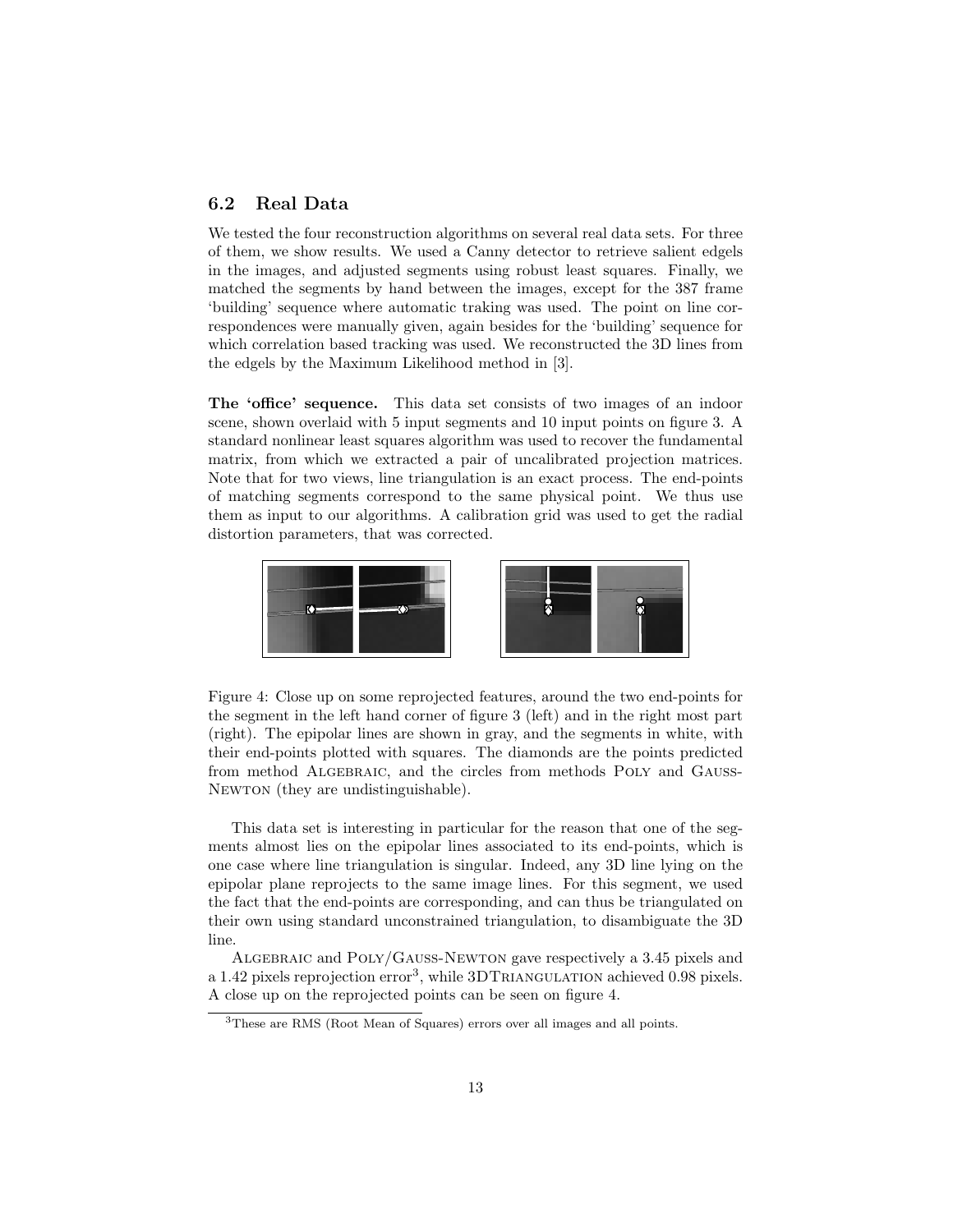The 'Valbonne church' sequence. We used 6 views from the popular 'Valbonne church' image set. Some of them are shown on figure 5, together with the 6 input segments and 13 inputs points. The cameras were obtained by Euclidean bundle adjustment over a set of points [11]. The RMS reprojection errors we obtained were:

| ALGEBRAIC     | <b>POLY</b>   |               | GAUSS-NEWTON 3DTRIANGULATION |
|---------------|---------------|---------------|------------------------------|
| $1.37$ pixels | $0.77$ pixels | $0.77$ pixels | $0.56$ pixels                |



Figure 5: 3 out of the 6 images taken from the 'Valbonne church' sequence, overlaid with 6 matching segments and 13 corresponding points.

Figure 6 (a) shows lines and points reprojected from the 3D reconstruction. The reprojection errors we obtained for the points shown on figure 6 (b) were:

| Point | ALGEBRAIC     | POLY          | <b>GAUSS-NEWTON</b> | 3DTRIANGULATION |
|-------|---------------|---------------|---------------------|-----------------|
|       | $4.03$ pixels | $2.14$ pixels | $2.14$ pixels       | 1.83 pixels     |
|       | $6.97$ pixels | $1.95$ pixels | $1.95$ pixels       | $1.52$ pixels   |
| 3     | 2.84 pixels   | $2.21$ pixels | $2.21$ pixels       | $1.61$ pixels   |
| 4     | $4.65$ pixels | $2.14$ pixels | $2.14$ pixels       | $1.79$ pixels   |

The reprojection error for 3DTRIANGULATION is slightly lower than for POLY / Gauss-Newton. This indicates that the point on line constraint is feasible on these data.

The 'Building' sequence. This sequence is a continuous video stream consisting of 387 frames, showing a building imaged by a hand-held camera, see figure 7. We reconstructed calibrated cameras by bundle adjustment from interest points that were tracked using a correlation based tracker.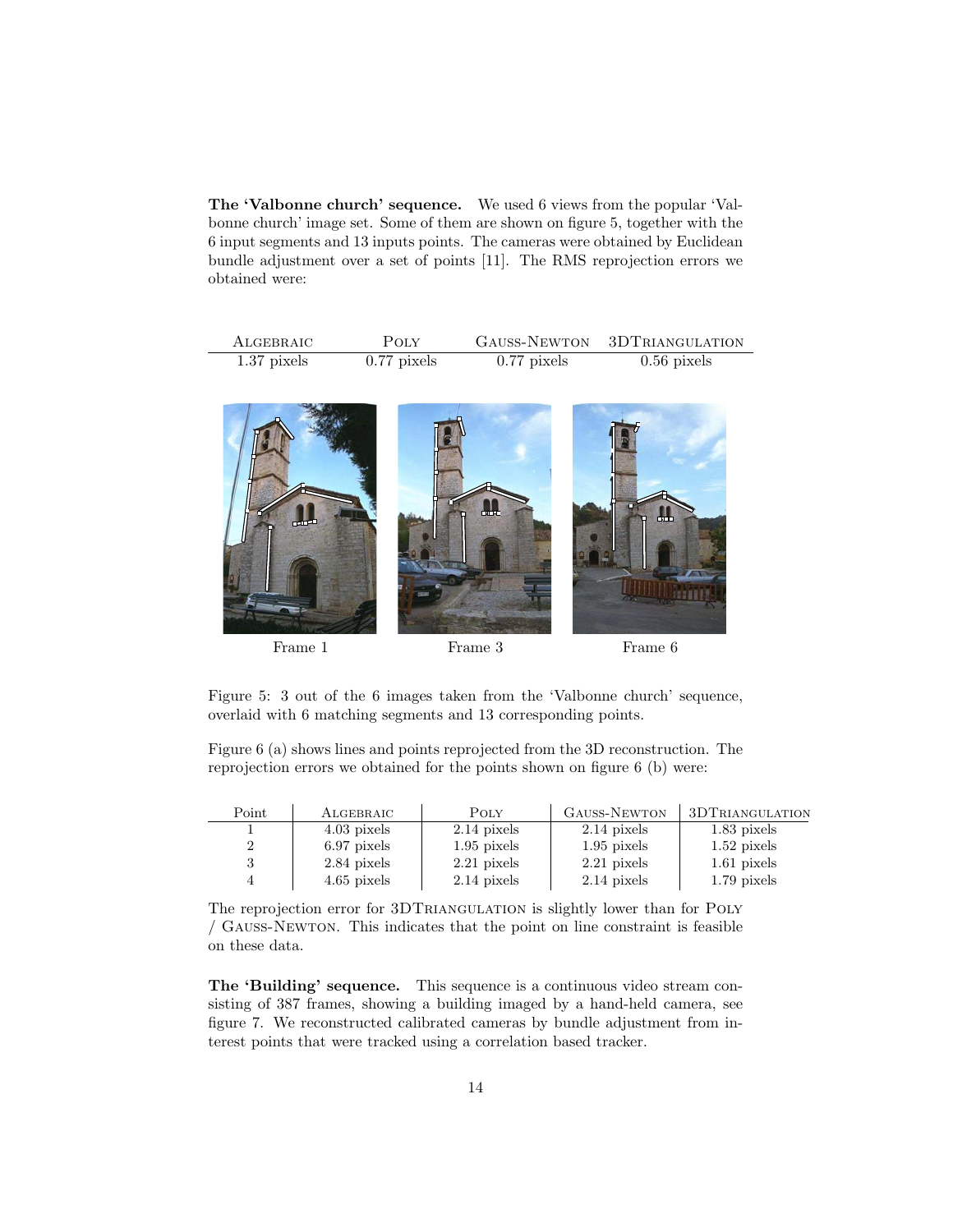

Figure 6: Reprojected 3D lines and 3D points. (a) shows 4 different numbered points, for which (b) shows a close up for all the 6 images. The squares are the original points, the diamonds are the points reconstructed by Algebraic, and the circles are the points reconstructed from Poly and Gauss-Newton (they are undistinguishable).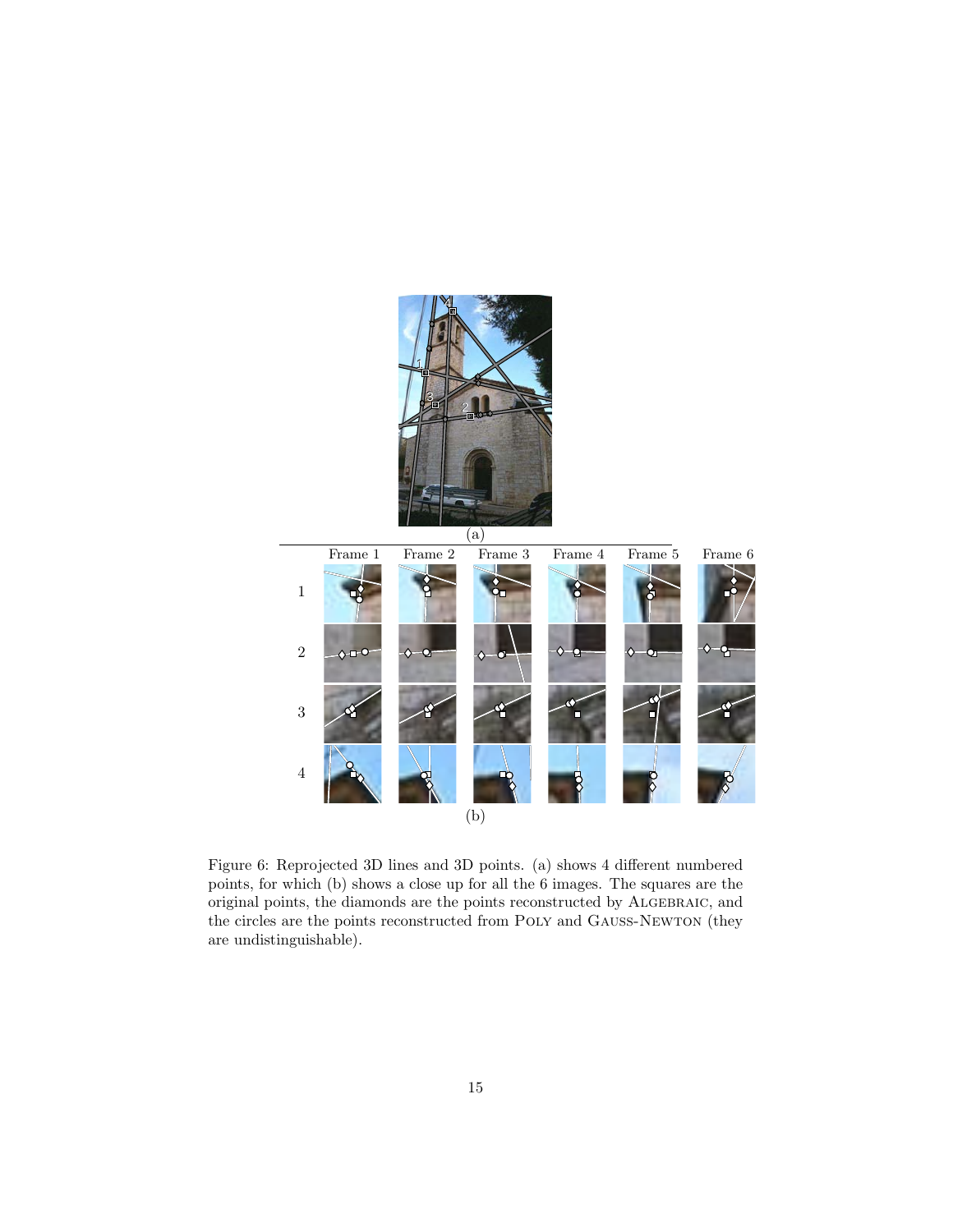The segment we tracked is almost the only one that is visible throughout the sequence, and thus allows to test our triangulation methods for a very large number of views, namely 387. For the 7 points we selected, we obtained a mean reprojection error of 4.57 pixels for Algebraic, of 3.45 pixels for Poly and Gauss-Newton. Unconstrained triangulation gave a 2.90 pixels reprojection error. These errors which are higher than for the two previous data sets, are explained by the fact that there is non negligible radial distortion in the images, as can be seen on figure 7.



Frame 387

Figure 7: 3 out of the 387 images of the 'building' sequence, overlaid with the matching segments and 7 corresponding points.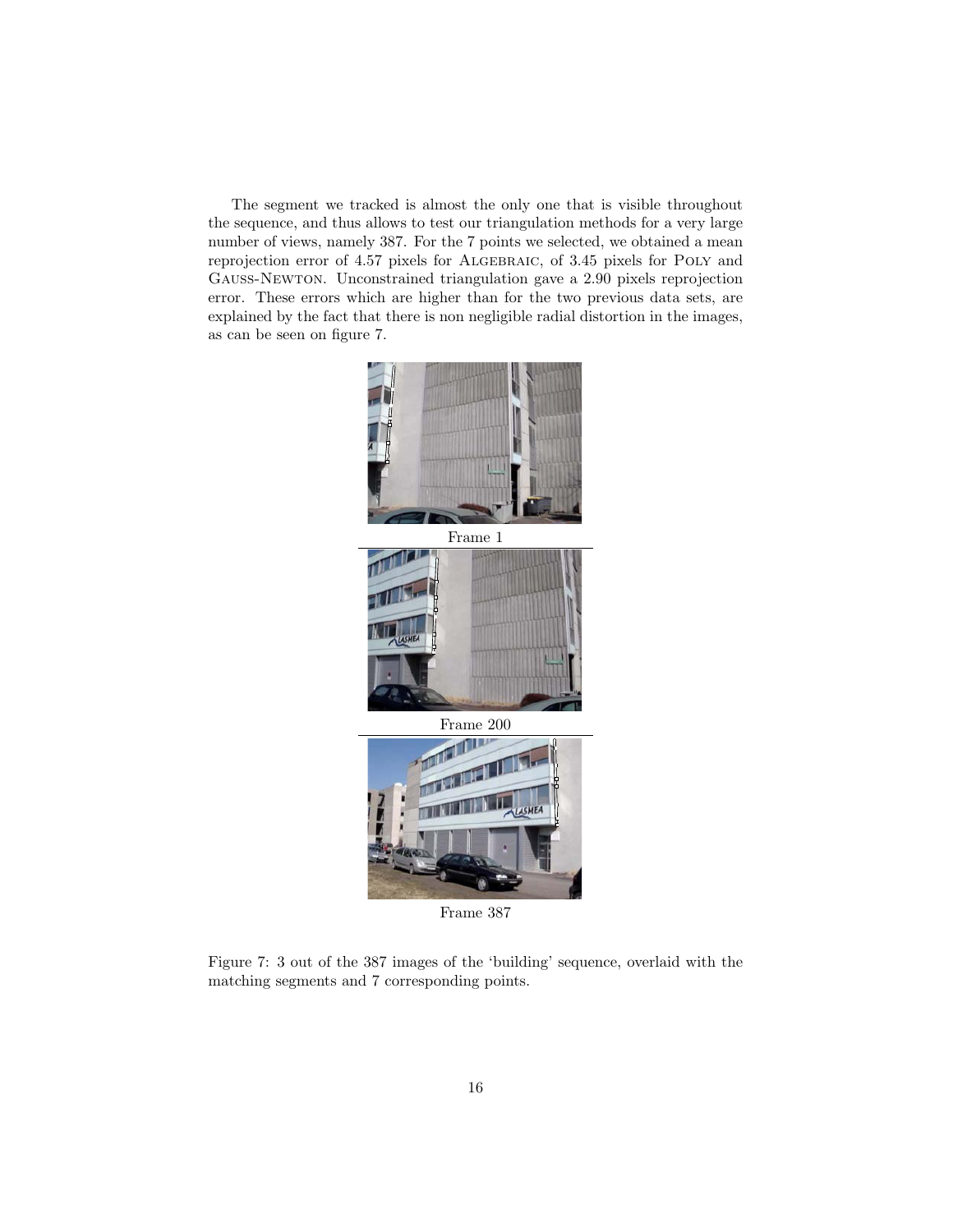# 7 Conclusions

We proposed an algorithm for the optimal triangulation, in the Maximum Likelihood sense, of a point lying on a given 3D line. Several transformations of 3D space and in the images lead to a degree- $(3n-2)$  polynomial equation. An efficient algorithm computes the real roots leading to feasible points only. Experimental evaluation on simulated and real data show that the method can be applied to large numbers of images, up to 387 in our experiments. The experiments were done for many different real data sets, indoor and outdoor, small, medium and large number of images, calibrated and uncalibrated reconstructions. Comparison of triangulated points with ground truth for the case of simulated data show that using the line constraint greatly improves the accuracy of the reconstruction.

Future work will be devoted to extending the method to the triangulation of points lying on parameterized curves.

Acknowledgements. The first author thanks Frederik Schaffalitzky and Andrew Zisserman for the projection matrices of the 'Valbonne church' sequence.

### References

- [1] F. S. Acton. Numerical Methods That Work. Washington: Mathematical Association of America, 1990. Corrected edition.
- [2] A. Bartoli, M. Coquerelle, and P. Sturm. A framework for pencil-of-points structure-from-motion. In Proceedings of the European Conference on Computer Vision, 2004.
- [3] A. Bartoli and P. Sturm. Multiple-view structure and motion from line correspondences. In Proceedings of the International Conference on Computer Vision, 2003.
- [4] O. Chum, T. Pajdla, and P. Sturm. The geometric error for homographies. Computer Vision and Image Understanding, 97(1):86–102, January 2005.
- [5] R. Hartley and F. Schaffalitzky.  $L_{\infty}$  minimization in geometric reconstruction problems. In Proceedings of the International Conference on Computer Vision and Pattern Recognition, 2004.
- [6] R. Hartley and P. Sturm. Triangulation. Computer Vision and Image Understanding, 68(2):146–157, 1997.
- [7] R. I. Hartley and A. Zisserman. Multiple View Geometry in Computer Vision. Cambridge University Press, 2003. Second Edition.
- [8] Q.T. Luong and T. Vieville. Canonic representations for the geometries of multiple projective views. Computer Vision and Image Understanding, 64(2):193–229, 1996.